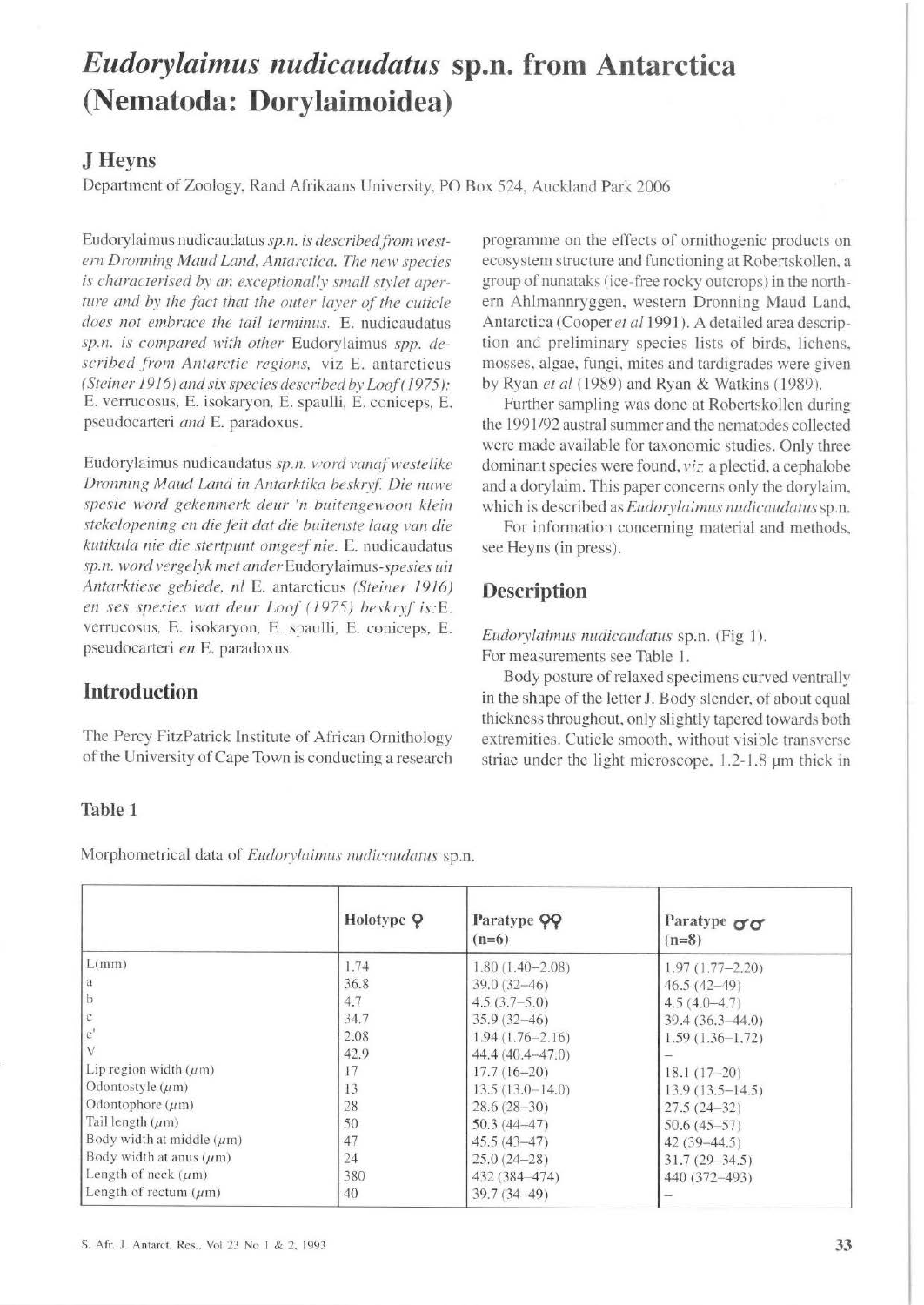#### Figure 1

Eudorylaimus nudicaudatus sp.n.

A: Head end, internal structures. B: Head end, surface view showing amphid. C: Head end, dorso-ventral view. D: Tail tip. E: Oesophageal region. F: Tail of first juvenile stage. G: Tail of fourth juvenile stage. H: Tail of female. I: Appearance of lateral field at midbody. J: Posterior branch of female reproductive system. K: Oesophageal bulb, showing location of gland nuclei. L and M: Optical section and surface view of intestine just beyond posterior ovary. N: Optical section of intestine just before prerectum. O: Arrangement of supplements in two male specimens. P: Tail region of another male specimen. Q: Mature sperm cells in the vas deferens. R: Lateral guiding piece and spiculum. S: Relaxed body posture in two female (left) and two male specimens

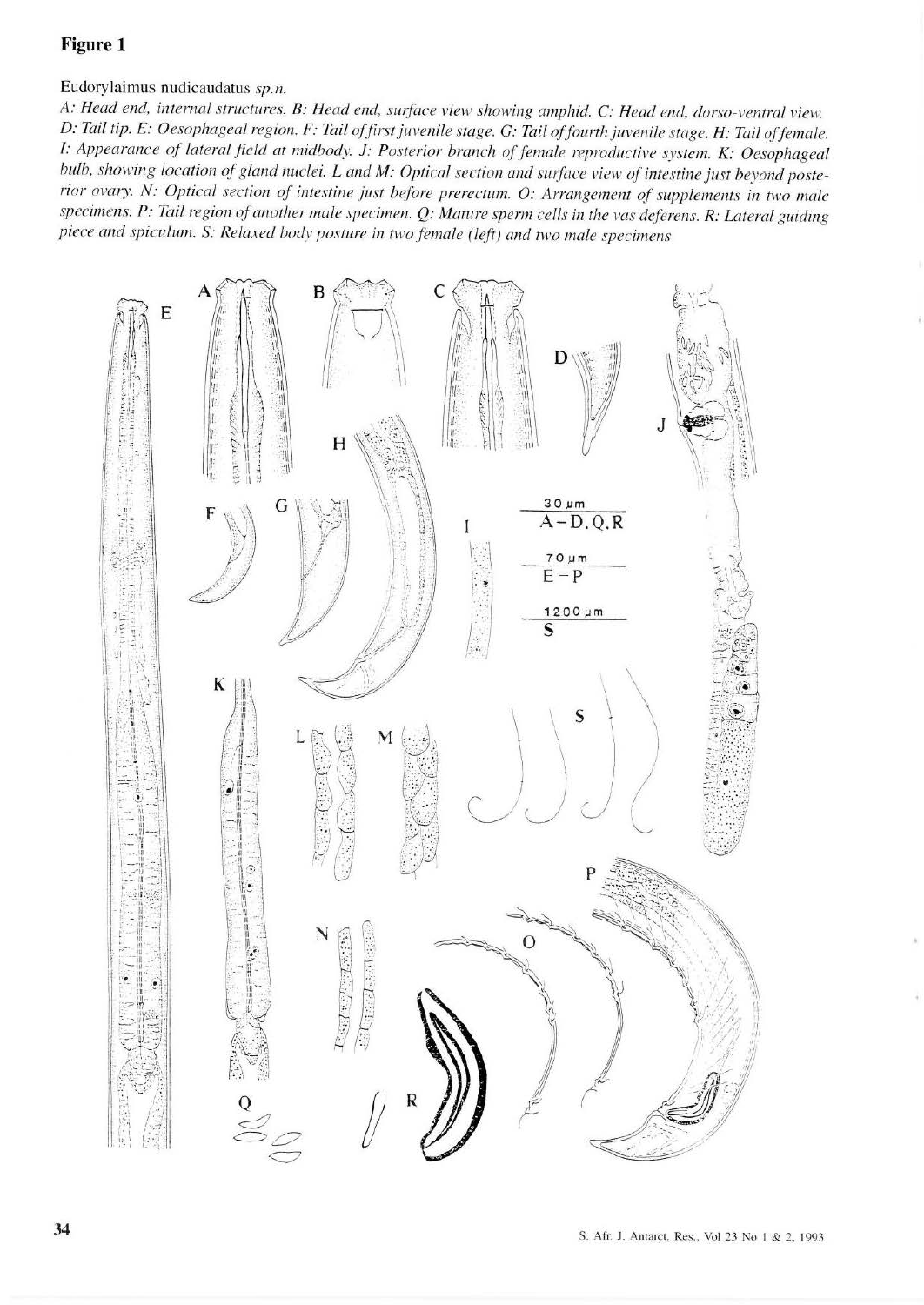neck region. 1.8-2 µm at midbody. and 1.5-2.2 µm on dorsal side of tail. Only two main layers seen in cuticle under light microscope. with the outer layer stopping short of the tail tip, which is covered only by the inner layer (Fig I D). Lips not closely amalgamated, rather angular, with prominent papillae and with six domeshaped inner liplets surrounding the oral opening. Width of lip region 40-50% body width at base of neck in female,  $44\%$  to  $54\%$  in male. Lip region set of from neck by a distinct constriction. Arnphids stirrup-shaped. the aperture 8-10 µm long, about half the width of the lip region. Lateral field  $11.2(7.5-13)\mu m$  wide around midbody, homogeneous in structure. without obvious gland cells. Odontostyle small. shorter than lip region width, only 2  $\mu$ m in diameter and with a minute subapical aperture. Odontophore more than twice as long as odontostyle. Guiding ring single, located far forward at 6-8 µm from anterior body end. mostly anterior to the labial constriction. Oesophagus with very gradual expansion somewhat posterior to middle of neck. Gland nuclei and their outlets mostly difficult to observe. located as follows ( $n = 6$  to 8):

DO=62.2(59.7-64.1), DN=68.2(66.1-70.6), DO-DN-6.2(4.4-7.8); S 1 N 1 = 79.2(77.4-8 1.0), S 1 N 2 = 79.9(78.5-81.2); S2N1=90.7(89.7-92.1), S2N2=91.4(91.1-92.0), S20=93.7(93.1-94.4).

Nerve ring situated beyond middle of slender part of oesophagus, at 151 (135-173) µm from anterior end. Hemizonid in vicinity of nerve ring. Hemizonion not observed. Cardia elongate heart-shaped. 16- 18.7 µm x 25.7-30.3 µm. almost or altogether embedded in intestinal tissue. Intestinal wall with relatively few large cells which seem to overlap like roof tiles or fish scales (Figs I L and M) except in posterior part adjoining the prerectum: with small refractive granules. Prerectum  $86(60-105)$  µm in length. Rectum 1.4-1.7 times the anal body width. Tail conoid. ventrally arcuate. with bluntly rounded terminus. Hyaline tail tip  $8.7(5.5-11)$  µm in female,  $7.1(4-10.5)$  µm in male. Two pairs of caudal papillae in both female and male. situated as shown in Figs I H and P respectively.

Female reproductive system typical of the genus; vulva transverse, vagina strongly developed, occupying more than half the corresponding body width. No differentiated ovejector and no pars dilatata uteri, but with a distinct sphincter muscle between uterus and oviduct.

Male reproductive system also typically dorylaimoid. with two testes; spicules stout, 53.3(48-56) µm long measured along the curved median line: lateral guiding pieces somewhat broadened proximally,  $15.3(14-17)$  µm long: adanal pair of supplements and a midventral series of six to eight, the posteriormost one well anterior to the head of the spicules: not contiguous except for the posteriormost two which may be close together (Fig I 0).

#### **Type locality and habitat**

From soil and mosses in exposed patches on nunataks at Robertskollen, western Dronning Maud Land, Antarctica, *legit* D Balfour and W Steele, Dec 1991 - Jan 1992.

#### **Type specimens**

Holotype female. four paratype females and six paratype males in the nematode collection of the Rand Afrikaans Uni versity. Two paratypes (female and male) deposited in each of the following institutions: Percy FitzPatrick Institute, University of Cape Town and Institute of Zoology. University of Ghent. Belgium.

#### **Diagnosis**

Within the genus *Eudorylaimus* the new species is exceptional in the possession of a minute stylet aperture, which is only visible under optimum conditions. It is also unique in that the outer layer of the cuticle does not continue around the tail tip. It does not fit any of the species in Andrássy's (1986) key.

Steiner (1916) described *Dorylaimus antarcticus* from Victoria Land, Antarctica. There was some uncertainty about the identity of this species and Thorne & Swanger (1936) placed it in *Antholaimus*. However, Yeates (1970) redescribed it from McMurdo Sound region and placed it in *Eudorylaimus.* Loof ( 1975) agreed with this. E. *nudicaudatus* sp.n. shows some resemblance to *E. antarcticus* as redescribed by Yeates (1970) but differs from it in the much smaller stylet aperture (half odontostyle length in £. *cmtarcticus),* absence of paired thickenings in the lips. vulva position (40-47% vs 44- 52%). c'( 1.8-2.2 *1•s* 1.4- 1 .8 in female) and spicule length  $(48-56 \text{ vs } 38-48 \text{ µm}).$ 

Several *Eudorylaimus* species were described from subantarctic islands by Loof (1975), *viz E. verrucosus*, £. *isokaryon.* E. *spaulli.* E. *coniceps.* £. *pseudocarteri*  and E. paradoxus. The new species differs from all of these in the very small stylet opening, and the '"naked'' tail tip. Loof (1975) reported the aperture to be two fifths the odontostyle length in E. *verrucosus*, and one third the odontostyle length in the other five species. Apart from these differences the new species seems to be most similar to£. *spaulli.* except for a slightly more slender body, more anteriorly situated vulva  $(40-47\% \text{ vs } 44-$ 52%), shorter odontostyle (13-14.5  $vs$  17-20  $\mu$ m) and relatively broader lip region (44-54% of body width at base of neck 1•s 31-34% in£. *spaulli).* Measurements of the new species are also quite similar to those of  $E$ . *coniceps*, but the latter has a conoid, tylencholaimidlike lip region and much longer spicules (66-80 µm vs 48-56 µm). £. *pseudocarteri* has rather similar meas